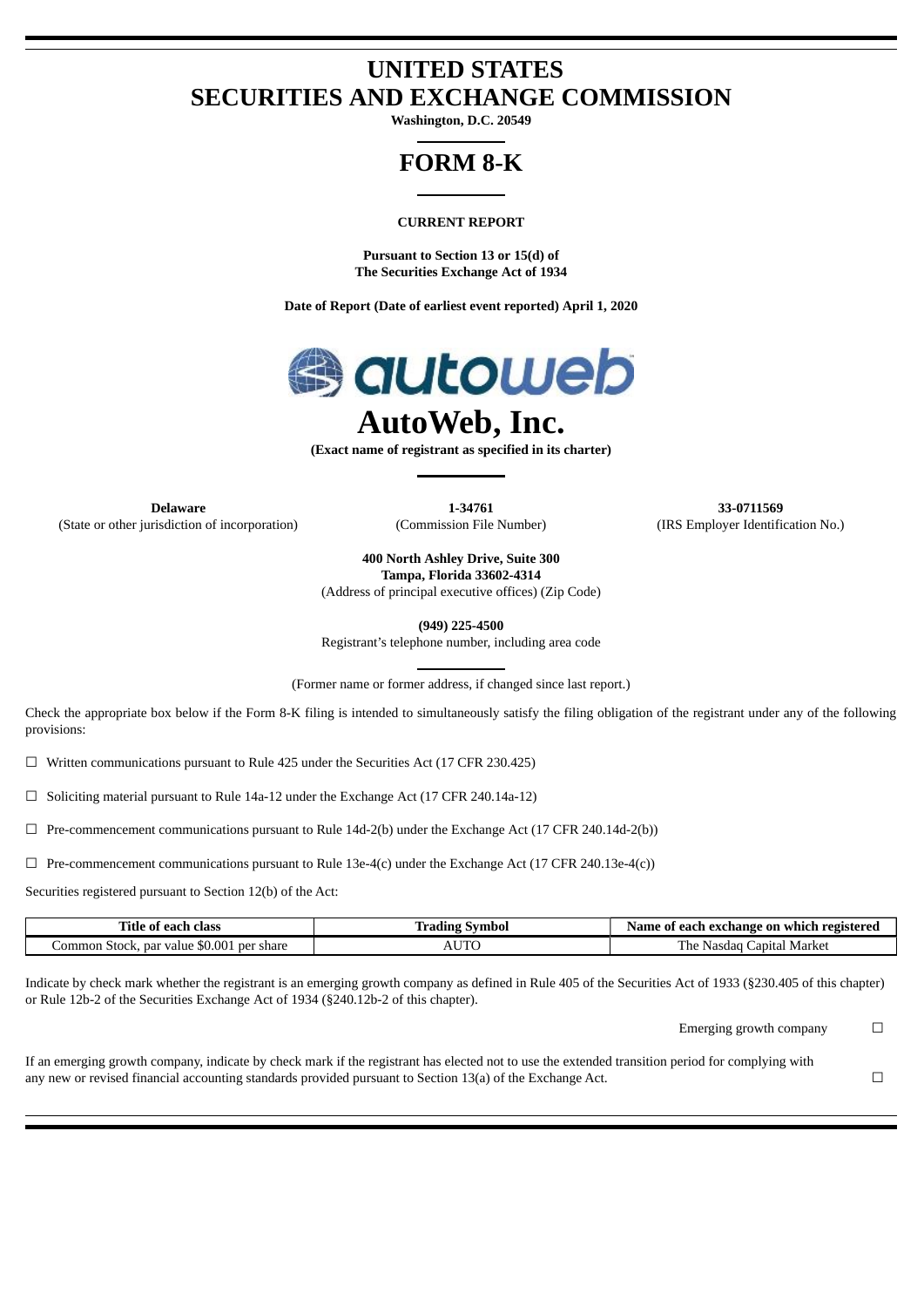### **Item 5.02 Departure of Directors or Certain Officers; Election of Directors; Appointment of Certain Officers; Compensatory Arrangements of Certain Officers.**

On April 6, 2020, AutoWeb, Inc. ("**Company**" or "**AutoWeb**") announced that it has implemented a series of cost reduction actions in response to the COVID-19 pandemic, including a reduction in the monthly base salaries of its executive officers for the period from April 1, 2020 to June 30, 2020 ("**Reduction Period**"). The following are the percentage reductions in monthly base salaries for the Company's named executive officers:

- Jared R. Rowe, President and Chief Executive Officer--a 30% reduction
- Glenn E. Fuller, Executive Vice President, Chief Legal Officer and Secretary--a 10% reduction
- Joseph P. Hannan, Executive Vice President, Chief Financial Officer--a 10% reduction

Mr. Rowe also agreed to forego his \$15,000 per month travel and housing allowance during the Reduction Period.

The full monthly base salaries of the Company's executives will be reinstated effective July 1, 2020 unless the reductions are extended, and the reduction amounts will be payable in the event a change in control of the Company occurs during 2020. The other elements of these executives' compensation are unchanged.

In addition, the Compensation Committee of the Board of Directors of the Company has elected to reduce the cash meeting fees and quarterly retainer for the Board of Director's independent outside directors by 50% for the Reduction Period.

### **Item 7.01. Regulation FD Disclosure.**

The disclosure set forth in Item 5.02 above is incorporated by reference into and furnished under this Item 7.01.

In addition to compensation reductions for our Chief Executive Officer and other named executive officers and the reduction to the Board of Directors cash meeting and quarterly retainer fees described above under Item 5.02, the Company has also announced on April 6, 2020 the following additional cost reduction actions in response to the COVID-19 pandemic:

- Reduced recruitment, travel, consulting and business-to-business marketing expenses;
- Consolidation of various technology tools and products; and
- Limited employee furloughs and staff reductions.

The Company expects that the announced cost reductions will save the Company approximately \$1.6 million in cash expenditures in calendar year 2020.

In accordance with General Instruction B.2 of Form 8-K, the information under this Item 7.01, including Exhibit 99.1, shall not be deemed "filed" for the purposes of Section 18 of the Exchange Act or otherwise subject to the liabilities of that section, nor shall such information, including Exhibit 99.1, be deemed incorporated by reference in any filing under the Securities Act or the Securities Exchange Act, except as shall be expressly set forth by specific reference in such filing.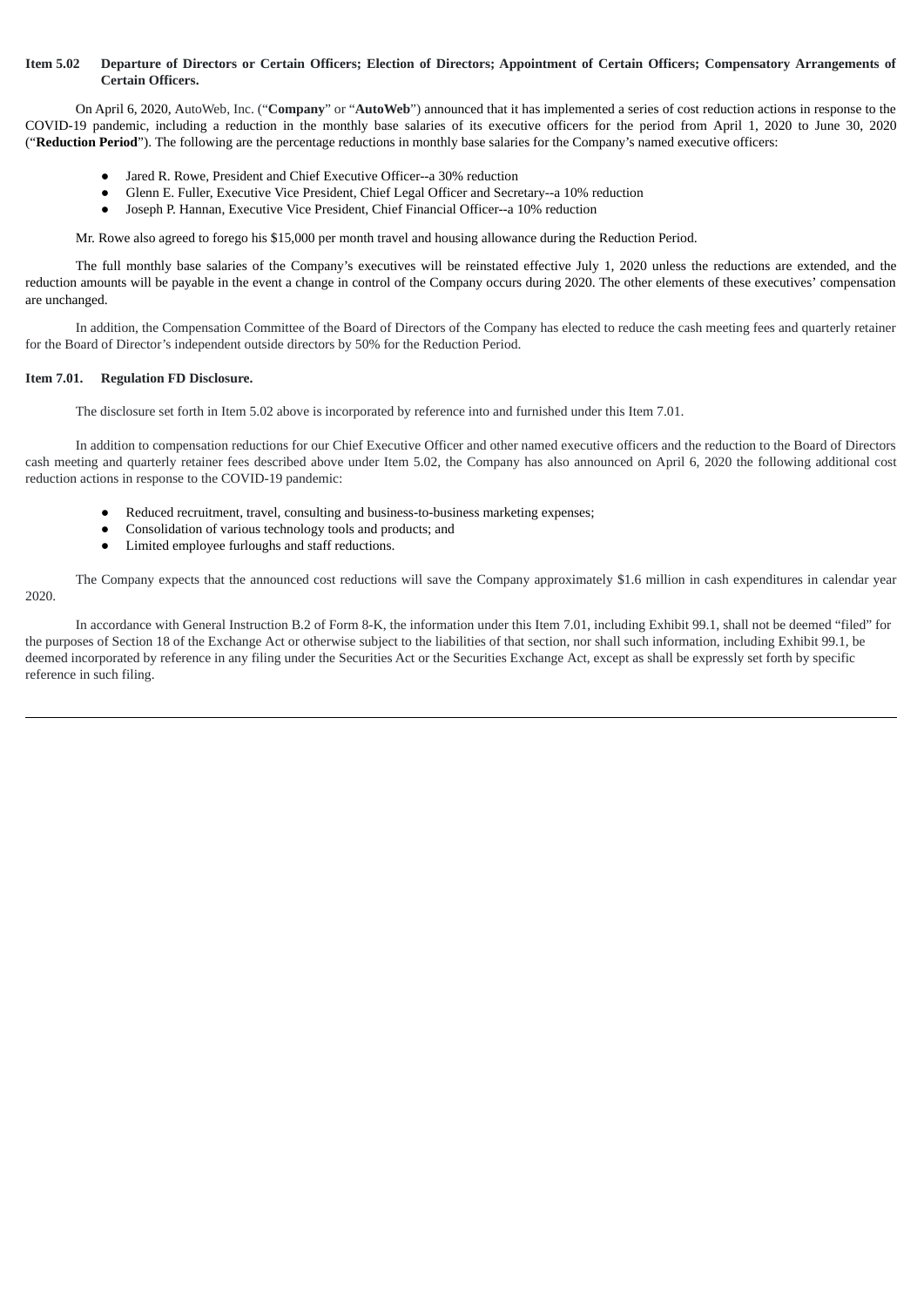The statements contained in this Current Report on Form 8-K that are not historical facts are forward-looking statements under the federal securities laws. Words such as "anticipates," "could," "may," "estimates," "expects," "projects," "intends," "pending," "plans," "believes," "will" and words of similar substance, or the negative of those words, used in connection with any discussion of future operations or financial performance identify forward-looking statements. In particular, statements regarding expectations and opportunities, new product expectations and capabilities, projections, statements regarding future events, and our outlook regarding our performance and growth are forward-looking statements. These forward-looking statements, including, that the Company expects the cost reductions to save approximately \$1.6 million in cash expenditures in calendar year 2020, are not guarantees of future performance and involve assumptions and risks and uncertainties that are difficult to predict. Actual outcomes and results may differ materially from what is expressed in, or implied by, these forward-looking statements. AutoWeb undertakes no obligation to update publicly any forward-looking statements, whether as a result of new information, future events or otherwise. Among the important factors that could cause actual results to differ materially from those expressed in, or implied by, the forward-looking statements are the responses of federal and state government to the COVID-19 pandemic, changes in general economic conditions; the financial condition of automobile manufacturers and dealers; disruptions in automobile production; changes in fuel prices; the economic impact of terrorist attacks, political revolutions or military actions; failure of our internet security measures; dealer attrition; pressure on dealer fees; increased or unexpected competition; the failure of new products and services to meet expectations; failure to retain key employees or attract and integrate new employees; actual costs and expenses exceeding charges taken by AutoWeb; changes in laws and regulations; costs of legal matters, including, defending lawsuits and undertaking investigations and related matters; and other matters disclosed in AutoWeb's filings with the Securities and Exchange Commission. Investors are strongly encouraged to review the Company's Annual Report on Form 10-K for the year ended December 31, 2019 and other filings with the Securities and Exchange Commission for a discussion of risks and uncertainties that could affect the business, operating results or financial condition of AutoWeb and the market price of the Company's stock.

### **Item 9.01 Financial Statements and Exhibits.**

- (d) Exhibits
- [99.1](#page-4-0) Press Release dated April 6, 2020.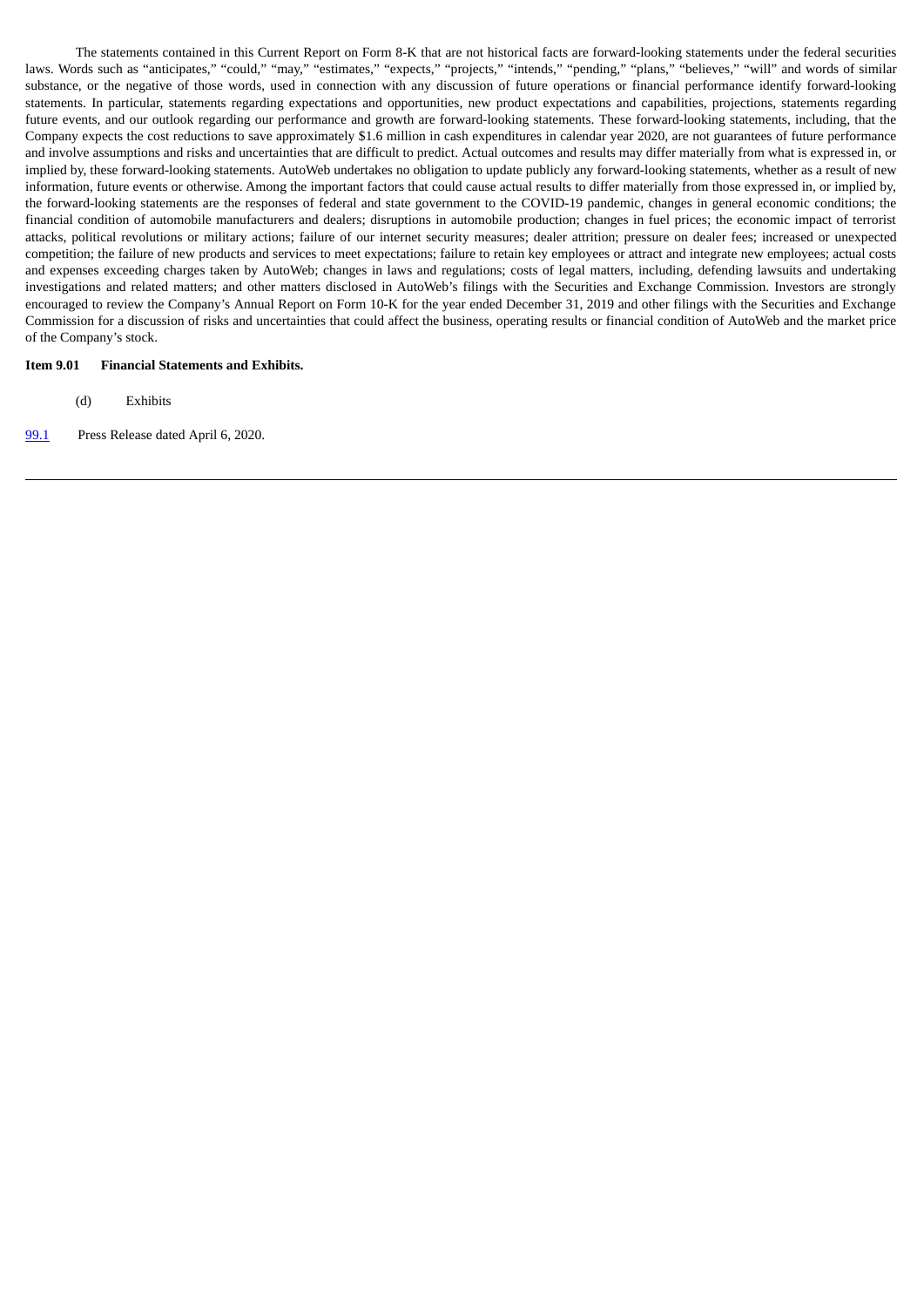# **SIGNATURES**

Pursuant to the requirements of the Securities Exchange Act of 1934, the registrant has duly caused this report to be signed on its behalf by the undersigned hereunto duly authorized.

Date: April 6, 2020

AUTOWEB, INC.

By: /s/ Glenn E. Fuller

Glenn E. Fuller, Executive Vice President, Chief Legal Officer and **Secretary**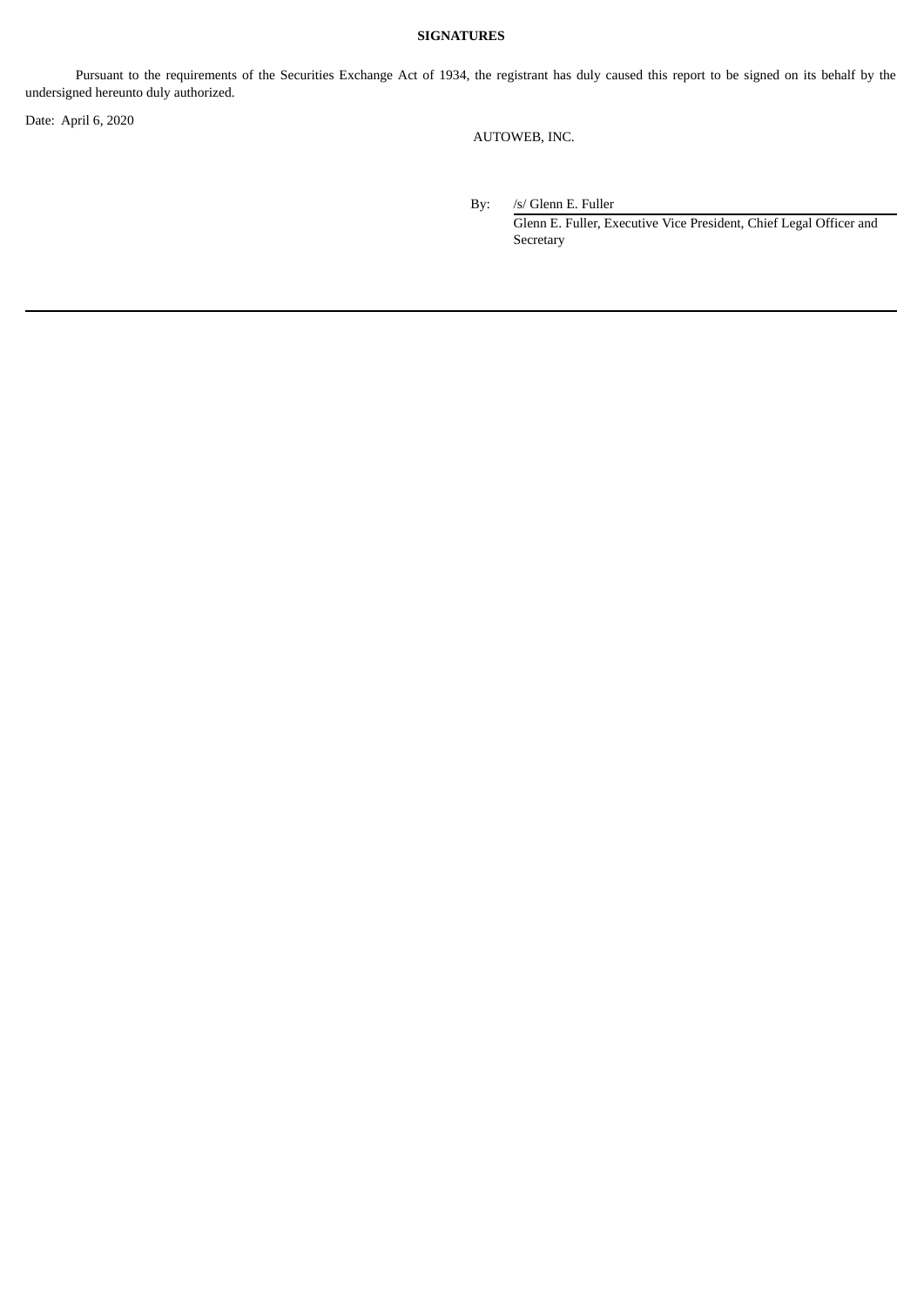<span id="page-4-0"></span>

# **AutoWeb Implements Cost Reductions in Response to COVID-19, Including Voluntary Executive Salary Reductions**

# *Cost Reductions Expected to Save \$1.6 Million in 2020*

**TAMPA, FL – April 6, 2020 –** AutoWeb, Inc. (Nasdaq: AUTO), a robust digital marketing platform providing advertising solutions for automotive dealers and OEMs, has implemented a series of cost actions in response to COVID-19, including reduced executive and board compensation to mitigate the financial impact to other members of the team. The cost reductions are expected to save approximately \$1.6 million in cash expenditures in 2020.

### **Cost Actions**

- Reduced recruitment, travel, consulting and B2B marketing expenses
- Consolidation of various technology tools and products
- Voluntary executive salary reductions for the second quarter
	- o CEO Jared Rowe has taken a 30% salary reduction
	- o All other members of the executive team have taken a 10% salary reduction
	- The board of directors have taken a voluntary 50% compensation reduction for the second quarter
- Limited employee furloughs and staff reductions

"As discussed on last week's earnings call, we have begun to implement various cost reductions in response to COVID-19," said CEO Jared Rowe. "To mitigate the financial impact to our broader team, all executives and board members have taken a voluntary pay cut. We are also implementing furloughs and layoffs with a targeted approach so that we can support as many team members as we can during these challenging times, while minimizing business disruption in serving our dealer and OEM customers. Our priority in designing this workforce plan is to allow for continued access to healthcare for team members during this public health crisis, as well as managing our operating costs given the rapidly developing impacts to the automotive industry. We will continue to evaluate other cost reduction measures and explore all options and government subsidies to maximize employment for our team, including participation in the federal government's Paycheck Protection Program."

### **About AutoWeb, Inc.**

AutoWeb, Inc. provides high-quality consumer leads, clicks and associated marketing services to automotive dealers and manufacturers throughout the United States. The company also provides consumers with robust and original online automotive content to help them make informed car-buying decisions. The company pioneered the automotive Internet in 1995 and has since helped tens of millions of automotive consumers research vehicles; connected thousands of dealers nationwide with motivated car buyers; and has helped every major automaker market its brand online.

Investors and other interested parties can receive AutoWeb news alerts by accessing the online registration form at investor.autoweb.com/alerts.cfm.